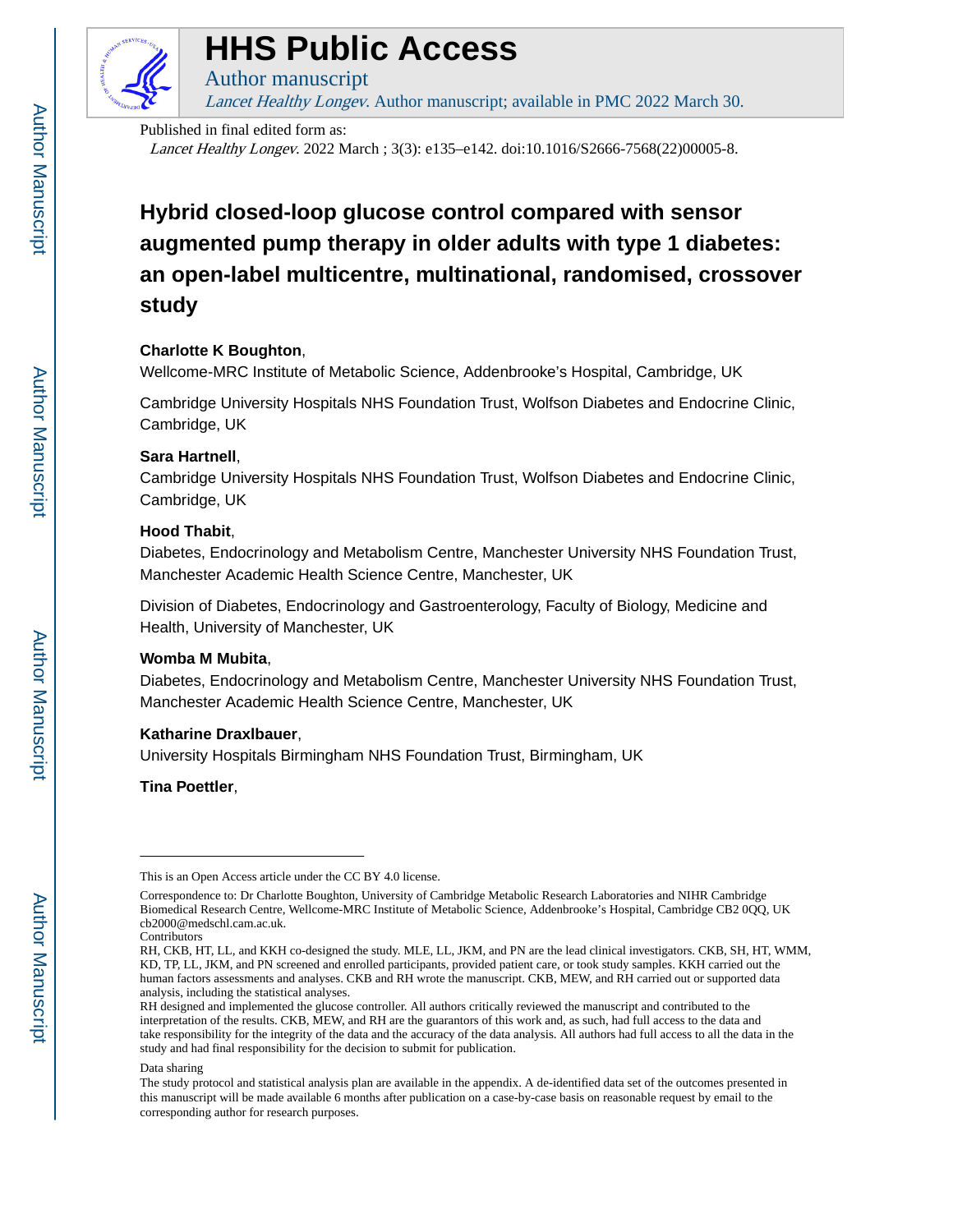Division of Endocrinology and Diabetology, Department of Internal Medicine, Medical University of Graz, Austria

#### **Malgorzata E Wilinska**,

Wellcome-MRC Institute of Metabolic Science, Addenbrooke's Hospital, Cambridge, UK

#### **Korey K Hood**,

Division of Pediatric Endocrinology, Stanford University, Stanford Diabetes Research Center, CA, USA

#### **Julia K Mader**,

Division of Endocrinology and Diabetology, Department of Internal Medicine, Medical University of Graz, Austria

#### **Parth Narendran**,

University Hospitals Birmingham NHS Foundation Trust, Birmingham, UK

Institute of Immunology and Immunotherapy, University of Birmingham, Birmingham, UK

#### **Lalantha Leelarathna**,

Diabetes, Endocrinology and Metabolism Centre, Manchester University NHS Foundation Trust, Manchester Academic Health Science Centre, Manchester, UK

Division of Diabetes, Endocrinology and Gastroenterology, Faculty of Biology, Medicine and Health, University of Manchester, UK

## **Mark L Evans**,

Wellcome-MRC Institute of Metabolic Science, Addenbrooke's Hospital, Cambridge, UK

Cambridge University Hospitals NHS Foundation Trust, Wolfson Diabetes and Endocrine Clinic, Cambridge, UK

#### **Roman Hovorka**

Wellcome-MRC Institute of Metabolic Science, Addenbrooke's Hospital, Cambridge, UK

## **Summary**

**Background—**Older adults with type 1 diabetes have distinct characteristics that can make optimising glycaemic control challenging. We sought to test our hypothesis that hybrid closedloop glucose control is safe and more effective than sensor-augmented pump (SAP) therapy in older adults with type 1 diabetes.

**Methods—**In an open-label, multicentre, multinational (UK and Austria), randomised, crossover study, adults aged 60 years and older with type 1 diabetes using insulin pump therapy underwent two 16-week periods comparing hybrid closed-loop (CamAPS FX, CamDiab, Cambridge, UK) and SAP therapy in random order. Block randomisation by means of central randomisation software to one of two treatment sequences was stratified by centre. The primary endpoint was the proportion of time sensor glucose was in target range between 3·9 and 10·0 mmol/L. Analysis for the primary endpoint and adverse events was by intention-to-treat. The study has completed and is registered at [ClinicalTrials.gov](https://ClinicalTrials.gov) [NCT04025762](https://clinicaltrials.gov/ct2/show/NCT04025762).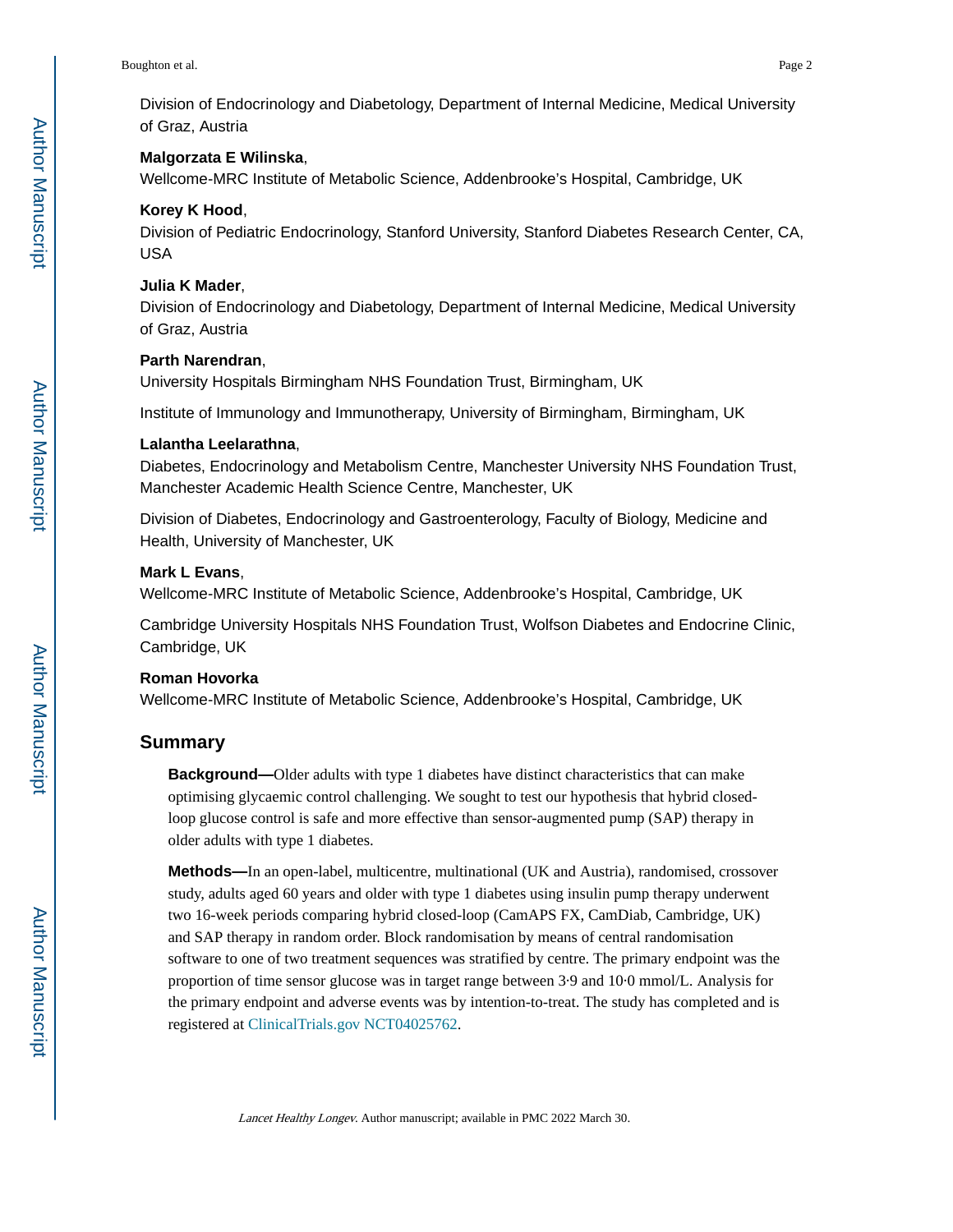**Findings—**38 participants were enrolled. One participant withdrew during run-in because of difficulties with the study pump infusion sets. 37 participants (median [IQR] age 68 [63–70] years, mean [SD] baseline glycated haemoglobin [HbA1c]; 7·4% [0·9%]; 57 [10] mmol/mol) were randomly assigned between Sept 4, 2019, and Oct 2, 2020. The proportion of time with glucose between 3·9 and 10·0 mmol/L was significantly higher in the closed-loop group compared to the SAP group (79·9% [SD 7·9] vs 71·4% [13·2], difference 8·6 percentage points [95% CI 6·3 to 11·0]; p<0·0001). Two severe hypoglycaemia events occurred during the SAP period. There were two non-treatment related serious adverse events: cardiac arrest from pulmonary embolism associated with COVID-19 during the SAP period resulting in death, and a hospital presentation for parenteral hydrocortisone because of COVID-19 in a participant with adrenal insufficiency during the run-in period.

**Interpretation—**Hybrid closed-loop insulin delivery is safe and achieves superior glycaemic control to SAP therapy in older adults with long duration of type 1 diabetes. Importantly this was achieved without increasing the risk of hypoglycaemia in this population with risk factors for severe hypoglycaemia. This suggests that hybrid closed-loop therapy is a clinically important treatment option for older adults with type 1 diabetes.

## **Introduction**

The population of older adults with type 1 diabetes is growing because of rising incidence and advancements in diabetes care leading to increased longevity.<sup>1</sup> Older adults present distinct challenges for management of type 1 diabetes. Impaired awareness of hypoglycaemia is more common with increasing age and diabetes duration, with as many as 28% of adults with diabetes duration of 30 years or more having impaired awareness of hypoglycaemia as determined by Gold score.<sup>2</sup> The WISDM study showed a high burden of undetected hypoglycaemia, particularly overnight, when adults aged over 60 years used a masked glucose sensor.<sup>3</sup> Time spent with glucose concentrations of less than  $3.9 \text{ mmol/L}$ was 4·9% (70 min/day) when participants used standard blood glucose monitoring.

The prevalence of diabetes related complications and other significant comorbidities also rises with increasing age and duration of diabetes, with older adults having the highest rates of major lower-extremity amputation, cardiovascular events, visual impairment, and end-stage renal disease in addition to potential problems with hearing, dexterity, mobility, and cognition. $4-7$ 

Although recommended glycaemic targets are different for older adults with type 1 diabetes, with emphasis on minimising hypoglycaemia,<sup>8</sup> older adults remain at risk of developing the vascular complications associated with suboptimal glycaemic control. Many older adults wish to pursue the standard recommended targets to avoid complications associated with persistent hyperglycaemia. Severe hypoglycaemia remains a common occurrence in this population.9,10

Hybrid closed-loop systems are transforming the management of type 1 diabetes for children and adults, and there is good evidence to support the safety and efficacy of this approach.<sup>11</sup> The ability to manage technology and devices in older adults might not be as widespread as in younger people and high-quality evidence for the safety and efficacy of closed-loop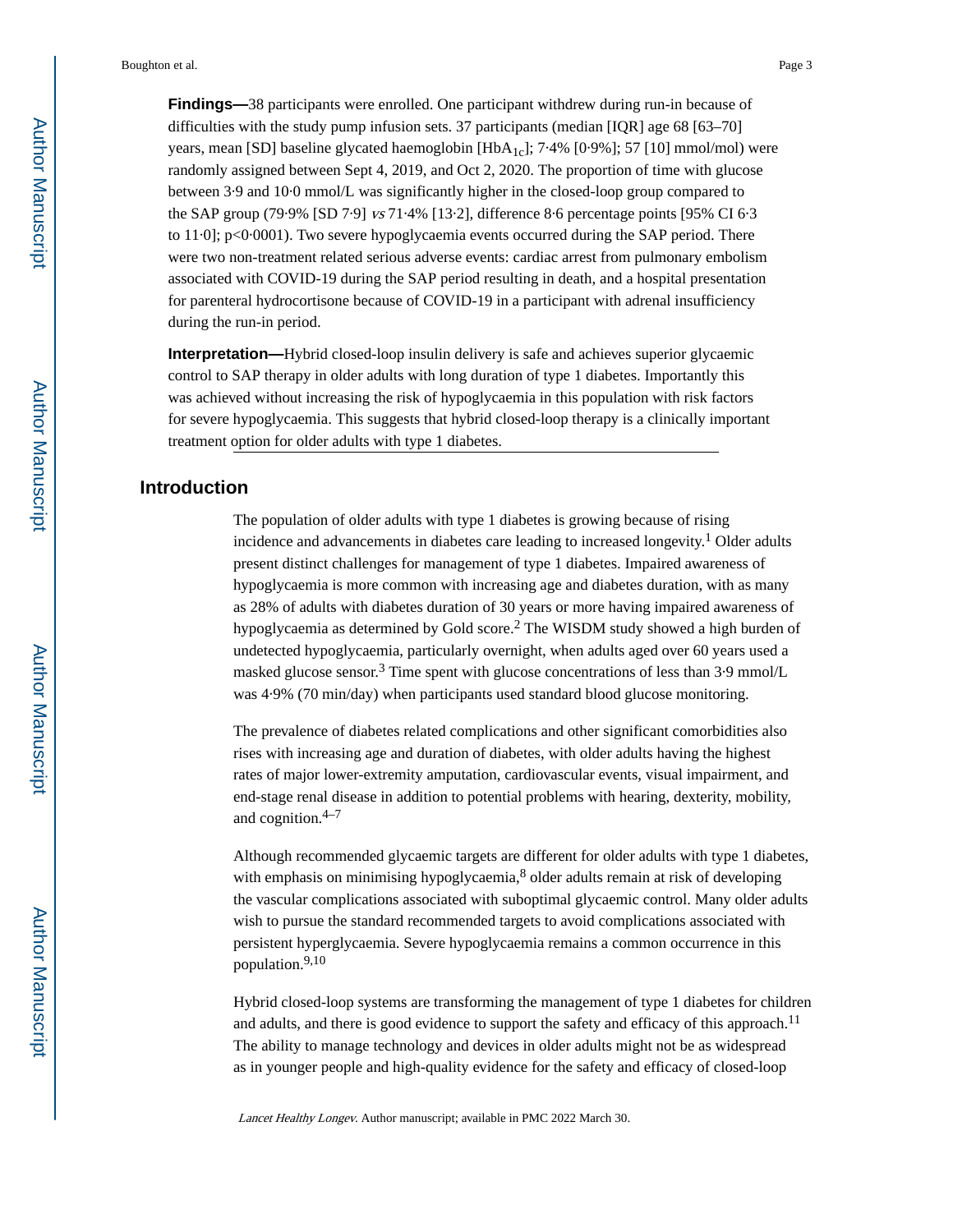technology in older adults is scarce. In the present study, we sought to test our hypothesis that use of the Cambridge closed-loop algorithm in older adults with type 1 diabetes is safe and improves glucose control compared with sensor augmented pump (SAP) therapy.

## **Methods**

#### **Study design and participants**

The study adopted an open-label, multicentre, multinational, two-period, randomised, crossover design contrasting 16 weeks of hybrid closed-loop insulin delivery with 16 weeks of sensor augmented pump therapy. Participants were recruited from diabetes outpatient clinics at three centres in the UK (Cambridge, Manchester, and Birmingham) and one centre in Austria (Graz).

Key inclusion criteria were age 60 years and above, type 1 diabetes for 12 months or more, insulin pump therapy for 3 months or more, and screening glycated haemoglobin  $(HbA<sub>1c</sub>)$  86 mmol/mol or less ( $10.0\%$ ). Key exclusion criteria included current use of a closed-loop system, use of any glucose-lowering agent commenced in the 3 months before enrolment, and more than one episode of severe hypoglycaemia during the preceding 6 months. Complete inclusion and exclusion criteria are in the appendix (p 2). There was no screening for dexterity, vision, or hearing impairment. There was no screening for cognitive impairment but given the inclusion criteria of insulin pump use with good knowledge of insulin self-adjustment, individuals with substantial cognitive impairment would probably not have been included in the study cohort. Participant withdrawal criteria are in the appendix (p 9). Eligible participants were identified by clinical teams at each centre.

Approval was received from an independent research ethics committee in the UK (17/NW/ 0394) and Austria (31–446 ex 18/19), and regulatory authorities in the UK (Medicines and Healthcare products Regulatory Agency), and in Austria (Austrian Agency for Health and Food Safety). Safety aspects were overseen by an independent data safety monitoring board which met every 6 months. Participants gave written informed consent before any study procedures. The study protocol and statistical analysis plan are available in the appendix.

#### **Randomisation and masking**

Participants were assigned following the run-in period by means of block randomisation and central randomisation software (Randomizer version 2.1.0, Medical University Graz, Graz, Austria) to one of two treatment sequences; 16 weeks of closed-loop insulin delivery followed by 16 weeks of sensor augmented pump therapy or vice versa. There was a 4 week washout period between treatment periods. Randomisation was stratified by centre and done by the site study team.

#### **Procedures**

Participants were screened for eligibility including blood tests. Following enrolment, participants had bodyweight and height measured, a 12-lead electrocardiogram (ECG) done, baseline questionnaires administered, and were trained on the study devices which were used as sensor augmented pump therapy (auto mode disabled) for a 3–4 week run-in period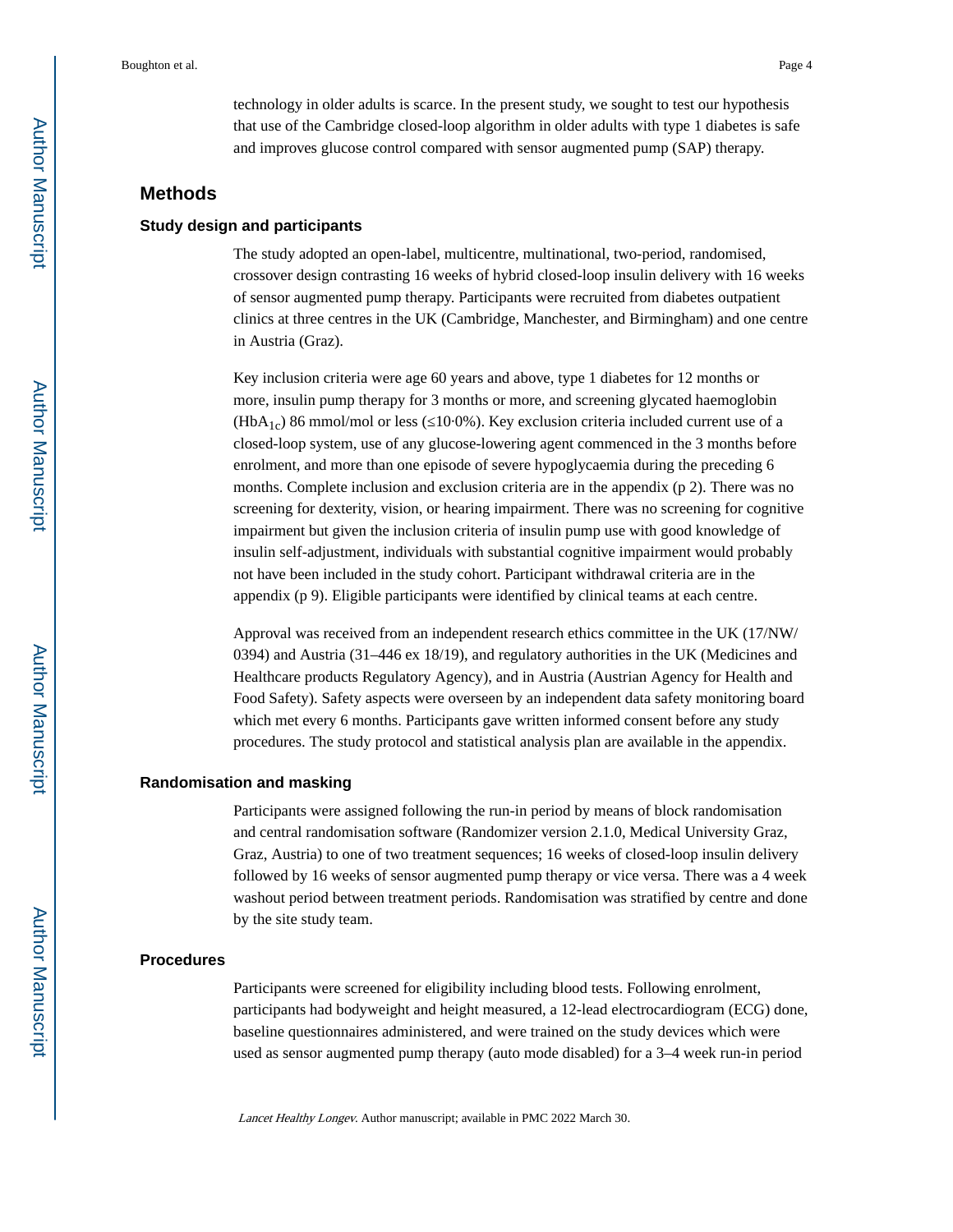at home following baseline screening. A minimum of 10 days of sensor data during the runin period, and demonstration of safe use of the insulin pump was required for randomisation.

Study visit schedules are in the appendix (pp 4–7). Following random assignment to the closed-loop insulin delivery system group, participants were trained on the closed-loop system and then used this at home over 16 weeks with no study restrictions to activities or travel. For the sensor augmented pump (SAP) therapy period participants used the same study devices as during the closed loop period but with the auto mode function disabled. Participants used the devices for 16 weeks with no study restrictions to activities or travel. There was no low glucose suspend or predictive low glucose suspend functionality during the SAP period. For those randomly assigned to SAP therapy first, this sequence was reversed.

For both periods, after the three telephone or email contacts in the first 2 weeks after treatment period initiation, all participants were contacted by the study team monthly to record adverse events, device deficiencies, and other relevant information. Throughout the study, participants or their clinical team were free to adjust diabetes therapy, but no active treatment optimisation was done by the research team outside of planned study contacts. Study contacts were scheduled more frequently than would be provided in standard clinical care to apply study devices (Actiwatch [Philips Respironics, Murrysville, PA, USA] and Lifecard Holter monitor [Spacelabs Healthcare, Snoqualmie, WA, USA]). All participants were able to contact a 24-h telephone helpline to the local research team throughout the study, but there was no remote monitoring by the study team. During the washout period, participants could continue to use the study devices with auto mode disabled or they could continue to use their prestudy devices. There were no study procedures during the washout period.

HbA<sub>1c</sub> was measured locally at enrolment, at treatment initiation and at the end of each study group by means of an International Federation of Clinical Chemistry reference  $HbA_{1c}$ method.

The CamAPS FX hybrid closed-loop system comprises an unlocked android smartphone (Samsung Galaxy S8, South Korea) hosting the CamAPS FX app (CamDiab, Cambridge, UK) running the Cambridge adaptive model predictive control algorithm (version 0.3.71), which receives sensor data from the Dexcom G6 continuous glucose monitor (Dexcom, San Diego, CA, USA) and directs insulin delivery on a Dana Diabecare RS insulin pump (Sooil, Seoul, South Korea). Both pump and sensor communicate via Bluetooth with the CamAPS FX app hosted on the smartphone. Participants could use the CamAPS FX app on their own smartphone provided this was compatible.

The control algorithm was initialised by use of total daily insulin dose and bodyweight. Algorithm directed insulin delivery is automatically adjusted every 8–12 minutes, with the app-based control algorithm communicating the current insulin infusion rate to the insulin pump wirelessly. Insulin sensitivity and active insulin time are automatically calculated and adjusted over time by the adaptive algorithm. When auto mode is not operational, the insulin pump reverts to preprogrammed basal rates. The treat-to-target control algorithm had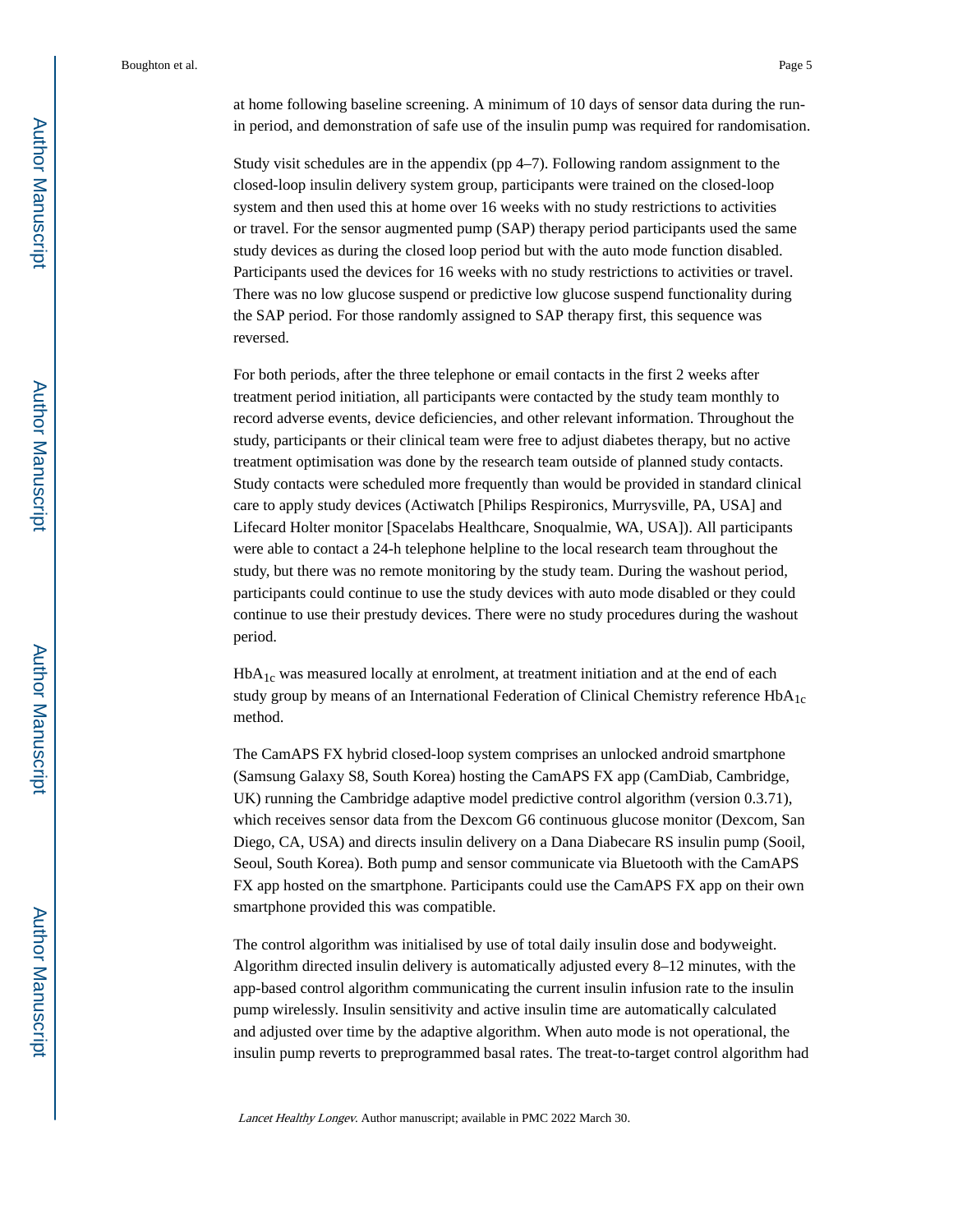a nominal glucose target concentration of 5·8 mmol/L, which was adjustable between 4·4 and 11·0 mmol/L across different times of day and night. Participants were free to adjust their targets during different times of the day throughout the study period. The closed-loop system includes an optional exercise mode (Ease-off function), which temporarily raises the glucose target and suspends algorithm-directed insulin delivery if sensor glucose is less than 7·0 mmol/L and a so-called Boost function to intensify algorithm-driven insulin delivery. No information on the use of Ease-off and Boost was collected.

#### **Outcomes**

The primary endpoint was the between-group difference in time in target glucose range from 3·9 to 10·0 mmol/L over the 16-week intervention periods. Key secondary endpoints were time in hyperglycaemia ( $>10.0$  mmol/L), mean sensor glucose,  $HbA<sub>1c</sub>$ , and time in hypoglycaemia (<3·9 mmol/L) over the 16 week treatment periods and at the 16-week treatment period. Additional secondary efficacy endpoints were SD and coefficient of variation of glucose, time with glucose less than 3·5 mmol/L, less than 3·0 mmol/L, greater than 16·7 mmol/L, and insulin metrics (appendix). Sensor-use and closed-loop use were assessed over the 16-week treatment periods. A subset of secondary endpoints (time in the target range, time <3·9 mmol/L, time >10·0 mmol/L, mean sensor glucose, SD of glucose, and total insulin dose) were also tabulated separately for daytime (0600 h–2359 h) and night-time (0000 h–0559 h) over the 16-week period.

Safety evaluation comprised the frequency of severe hypoglycaemia and diabetic ketoacidosis, and other adverse events or serious adverse events.

#### **Statistical analysis**

The power calculation is based on improvements in time in target glucose range (3·9– 10·0 mmol/L). A sample size of 31 participants was established to have 80% power to detect a between-group difference in time in target, assuming a population difference of 10 percentage points,<sup>12</sup> an SD of 18 percentage points at baseline, and a two-sided type 1 error rate of 0·05. Up to 40 participants were to be recruited aiming for 36 completed participants to allow for drop-outs.

Analyses were done on an intention-to-treat basis. All randomly assigned participants were included in the primary analysis. The primary endpoint (time in target glucose range) and secondary endpoints were compared between treatment groups by means of a linear mixed model. Analysis included the fixed, categorical effects of treatment period and the random, categorical effect of site. For highly skewed data a rank-based transformation was used. Missing data were not imputed.

Significance tests were based on a two-sided  $\alpha$ =0.05 (two-sided 95% CIs). For the primary endpoint and other key endpoints, the familywise type I error rate was controlled at twosided  $\alpha$ =0.05 by means of a gatekeeping strategy. The primary endpoint (ie, time spent with sensor glucose concentrations between 3·9 and 10·0 mmol/L, was tested first, and if it passed significance testing, other key endpoints were tested in the order listed below by means of the fixed-sequence method at  $\alpha$ =0.05 in the following order: time spent above target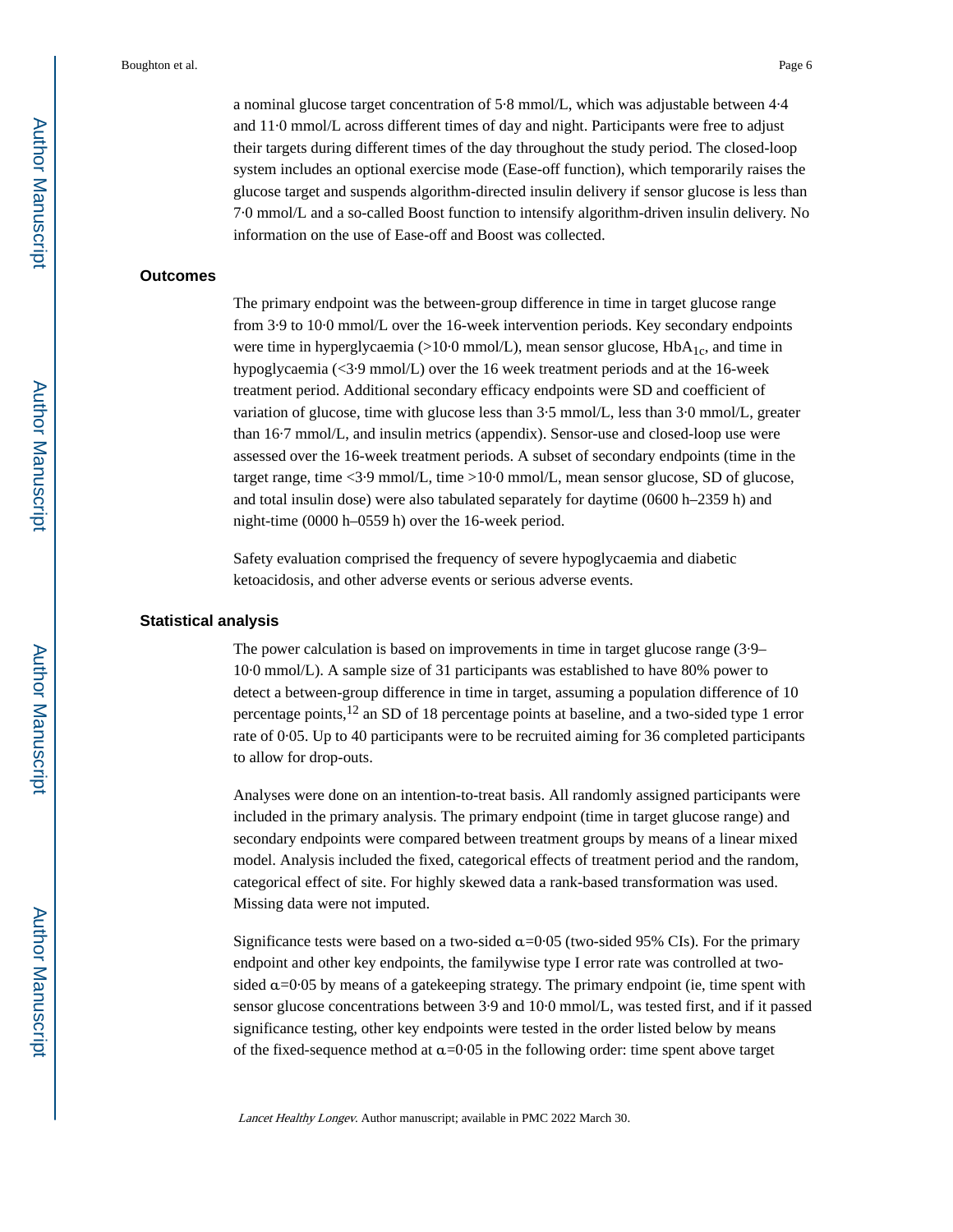glucose (10.0 mmol/L),  $HbA_{1c}$ , average of glucose concentrations, and time spent below target glucose (3·9 mmol/L).

Secondary endpoints were adjusted for multiple comparisons to control the false discovery rate by means of the Benjamini-Hochberg method.<sup>13</sup> Outcomes were calculated by means of GStat software, version 2.3 (University of Cambridge, Cambridge, UK), and statistical analyses were done with SPSS version 27.

The study is registered with [clinicaltrials.gov](https://clinicaltrials.gov) [\(NCT04025762](https://clinicaltrials.gov/ct2/show/NCT04025762)).

#### **Role of the funding source**

The funder of the study had no role in the study design, data collection, data analysis, data interpretation, or writing of the report.

## **Results**

Between Sept 4, 2019 and Oct 2, 2020, 38 participants were enrolled. One participant withdrew during run-in because of difficulties with the study pump infusion sets. Overall, 37 participants were randomly assigned (median [IQR] age 68 [63–70] years, 57% [n=21] male, mean [SD] baseline HbA<sub>1c</sub> 7.4% [0.9%]; 57 [10] mmol/mol]; table 1). One participant died during the first study period (sensor-augmented pump therapy) following cardiac arrest caused by a pulmonary embolism associated with COVID-19 infection. Two participants from Graz had reduced duration of the second study period (90 days and 92 days) owing to Brexit-related sponsorship issues. The flow of participants through the study is shown in the appendix (p 14).

Primary, key, and secondary endpoints for all randomly assigned participants are shown in table 2. The time in target glucose range 3·9 to 10·0 mmol/L was 8·6 percentage points (95% CI 6·3–11·0; p<0·0001) higher in 16-week closed-loop period compared with the 16-week sensor-augmented pump (SAP) period. The time spent in hyperglycaemia (>10·0 mmol/L),  $HbA<sub>1c</sub>$ , and mean sensor glucose were all significantly lower during closed-loop compared with during the SAP period (table 2). The figure shows the 24-h glucose profiles. There was no difference in time spent in hypoglycaemia <3·9 mmol/L, between interventions (table 2). Type 1 error has not been controlled outside the hierarchical analysis given the final p value of 0·54.

The percentage times spent with glucose less than 3·5 mmol/L and less than 3·0 mmol/L were not significantly different between interventions (table 2). Time spent with glucose concentrations in significant hyperglycaemia (>16·7 mmol/L) was significantly lower in the closed-loop compared with the SAP period. Glucose variability as measured by SD of glucose was significantly lower in the closed-loop period compared to SAP, but there was no difference in the coefficient of variation of glucose between the two periods (table 2). Although total daily insulin dose was similar between treatment periods, basal insulin dose was significantly higher during the closed-loop compared to the SAP period, with a significant reduction in bolus insulin dose (table 2).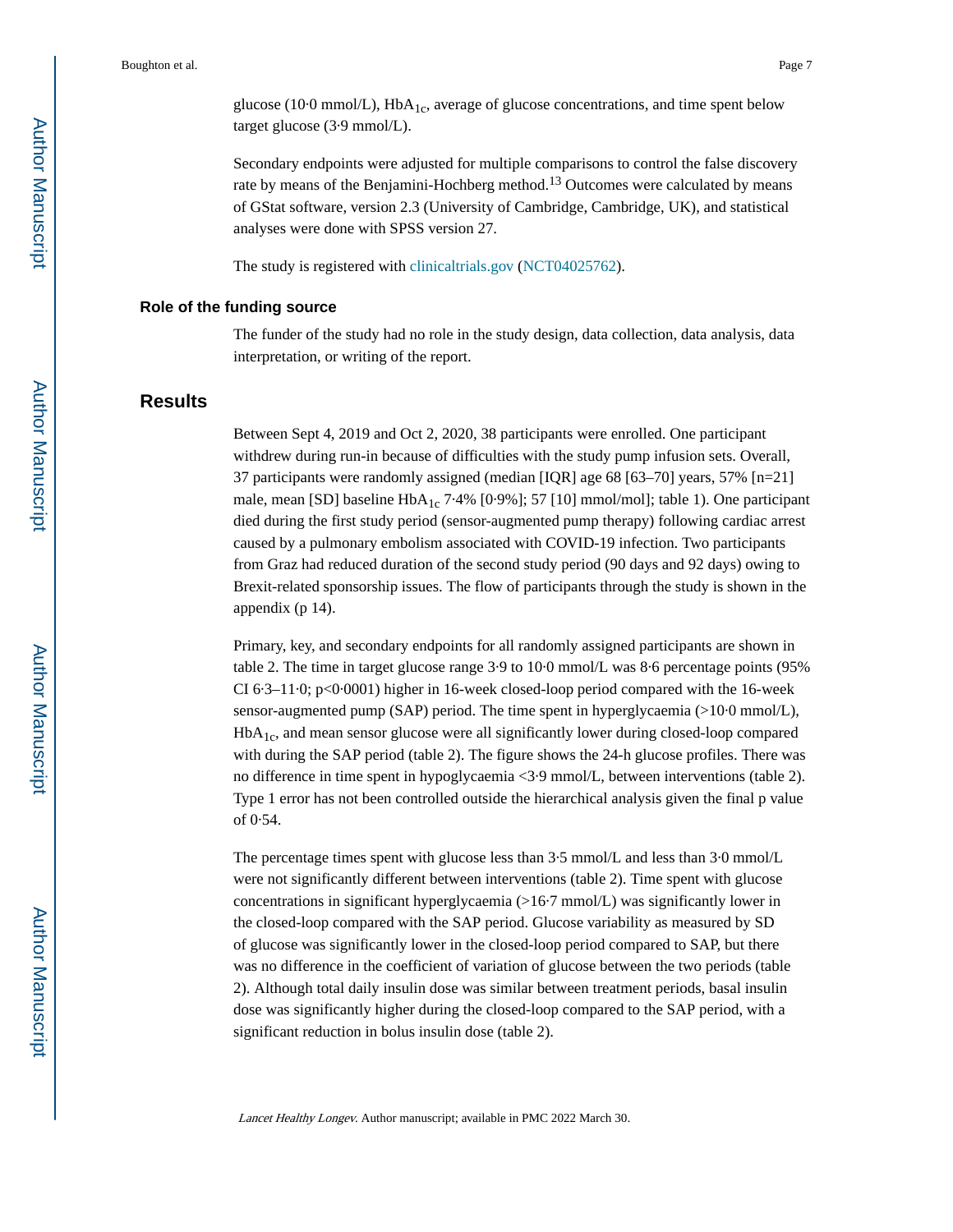A per-protocol analysis of the primary outcome is shown in the appendix (p 11) confirming findings observed applying the intention-to-treat analysis. Efficacy and safety analysis by treatment sequence is shown in the appendix (p 12). There was no carryover effect between interventions (p=0·99).

Closed-loop glucose control overnight was superior to the daytime with time spent in target glucose range overnight 86·8% (8·7%) compared with 77·6% (8·0%) during the daytime period and time spent in hypoglycaemia  $\langle 3.9 \text{ mmol/L } 2.0\%$  [1.5 to 2.7]) during the day and 0·9% (0·5 to 1·6) during the night with closed-loop (appendix p 13). There was an appreciable difference in treatment effect between daytime and night-time across all key glycaemic metrics.

Glucose sensor use was high during both treatment periods at 98% (7%) in the closed-loop and 99% (7%) in the SAP period. In the closed-loop period, the closed loop was operational for 96·7% of the time (table 2).

Safety-related events are summarised in table 3. Two severe hypoglycaemia events occurred during the sensor augmented pump period. There were no diabetic ketoacidosis events. There were two non-treatment related serious adverse events: cardiac arrest from pulmonary embolism associated with COVID-19 during the SAP period resulting in death, and a hospital presentation for parenteral hydrocortisone because of COVID-19 in a participant with adrenal insufficiency during the run-in period. A total of 18 other adverse events (six closed-loop, nine SAP, two run-in, one washout) of which four were study procedure related (skin reactions to Holter electrodes or sensors) and eight device deficiencies (five closed-loop, one SAP, two run-in) were reported. No device deficiency led to an adverse event.

## **Discussion**

This study shows that the Cambridge hybrid closed-loop algorithm is safe, and significantly improves glycaemic control compared with sensor-augmented pump therapy, without increasing hypoglycaemia in older adults with type 1 diabetes.

The time spent in target glucose range (3·9–10·0 mmol/L) with closed-loop in this study population was high at 80%, and the 8·6 percentage point additional time in range compared to SAP therapy equates to an additional 2 h each day in target glucose range. Importantly this improvement in glycaemic control with closed-loop was achieved without any increase in hypoglycaemia and in the context of a population with tight glycaemic control at baseline (baseline  $HbA_{1c}$  7.4%; 57 mmol/mol).

The guidelines suggest relaxation of glycaemic targets in older adults owing to increased risk of hypoglycaemia in older adults with long duration of diabetes.<sup>8</sup> However many older adults with type 1 diabetes wish to pursue the standard recommended glycaemic targets to avoid complications associated with persistent hyperglycaemia, but might increase the risk of severe hypoglycaemia. The present study shows that it is possible to achieve excellent glycaemic control by means of a hybrid closed-loop system without increasing the risk of hypoglycaemia above that of sensor augmented pump therapy in older adults. The adjustable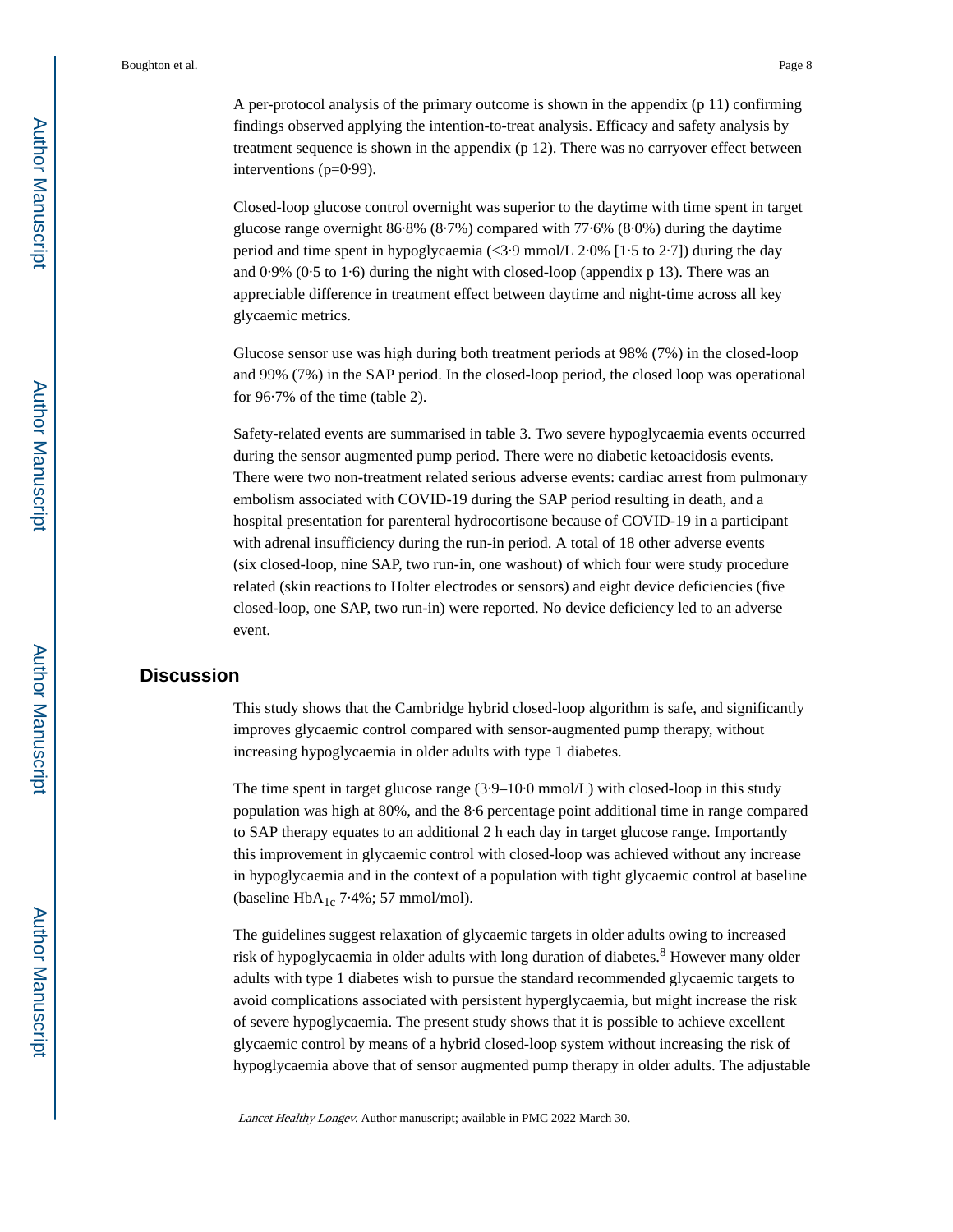target glucose in the Cambridge closed-loop algorithm allows the user to customise the

algorithm to suit their personal needs and risks, which is particularly useful in the older adult population. There were no episodes of severe hypoglycaemia during closed-loop period compared with two episodes during sensor augmented pump period.

Hybrid closed-loop use was associated with a significant reduction in time spent in hyperglycaemia greater than 16·7 mmol/L, which is a risk factor for development of acute hyperglycaemic emergencies. The glycaemic outcomes shown with hybrid closed-loop in the present study compare favourably with those of studies of younger adults and children with type 1 diabetes,  $14-16$  probably reflecting the high degree of motivation and engagement with diabetes management in this population as can be observed by the glycaemic control attained during the sensor-augmented pump period.

Although total daily insulin requirements between treatment periods was similar, there was a significant increase in basal insulin delivery during the closed-loop period with a corresponding reduction in bolus insulin delivery. Other commercially available closed-loop systems use auto-corrections to manage hyperglycaemia as their ability to step up basal insulin delivery is more constrained. The CamAPS FX closed-loop system does not have such limitations on basal insulin delivery. The automated basal adjusts for insulin underdelivery and reflects the totality of basal and auto-corrections applied by Medtronic 780G [Northridge, CA, USA] and Tandem Control-IQ systems [San Diego, CA, USA].

Glucose sensor and closed-loop usage were high suggesting trust in the devices and automation of insulin delivery in this population, and the longer-term usability of the hybrid closed-loop system. Retention of participants in the present study was also good, supporting acceptability of this technology. Psychosocial, cognitive, and sleep outcomes will be reported separately.

There is little data regarding the use of closed-loop systems by older adults with which to compare our findings. A small non-randomised pilot study of 15 older adults (aged 65 years) compared 4 weeks of SAP therapy to 4 weeks of closed-loop therapy with Tandem Control IQ and showed improved glucose control with 79·6% time in range and 0·8% time in hypoglycaemia (<3.9 mmol/L) during closed-loop use.<sup>17</sup> Use of the closed-loop system was associated with high scores in ease of use, trust, and usability. In a real-world analysis of 33 older adults (aged 50 years) using the Medtronic 670G closed-loop system, time in target glucose range was between 73% and 75% during 12 months of follow-up,  $18$  whereas in a retrospective analysis of 48 older adults (aged 65 years) using Control IQ, time in range was 76% over 3 months of follow-up.19 Assessment of the efficacy and safety of hybrid closed-loop system from these studies is limited by their design.

The strengths of our study include the multicentre, multinational, randomised, crossover design. The control sensor-augmented pump therapy period included the same devices with the closed-loop functionality disabled allowing any differences in glycaemic control to be attributed to algorithm-directed insulin delivery alone. There was very high treatment adherence in both study periods. Despite the study taking place during the COVID-19 pandemic, there were few protocol deviations which could have affected glycaemic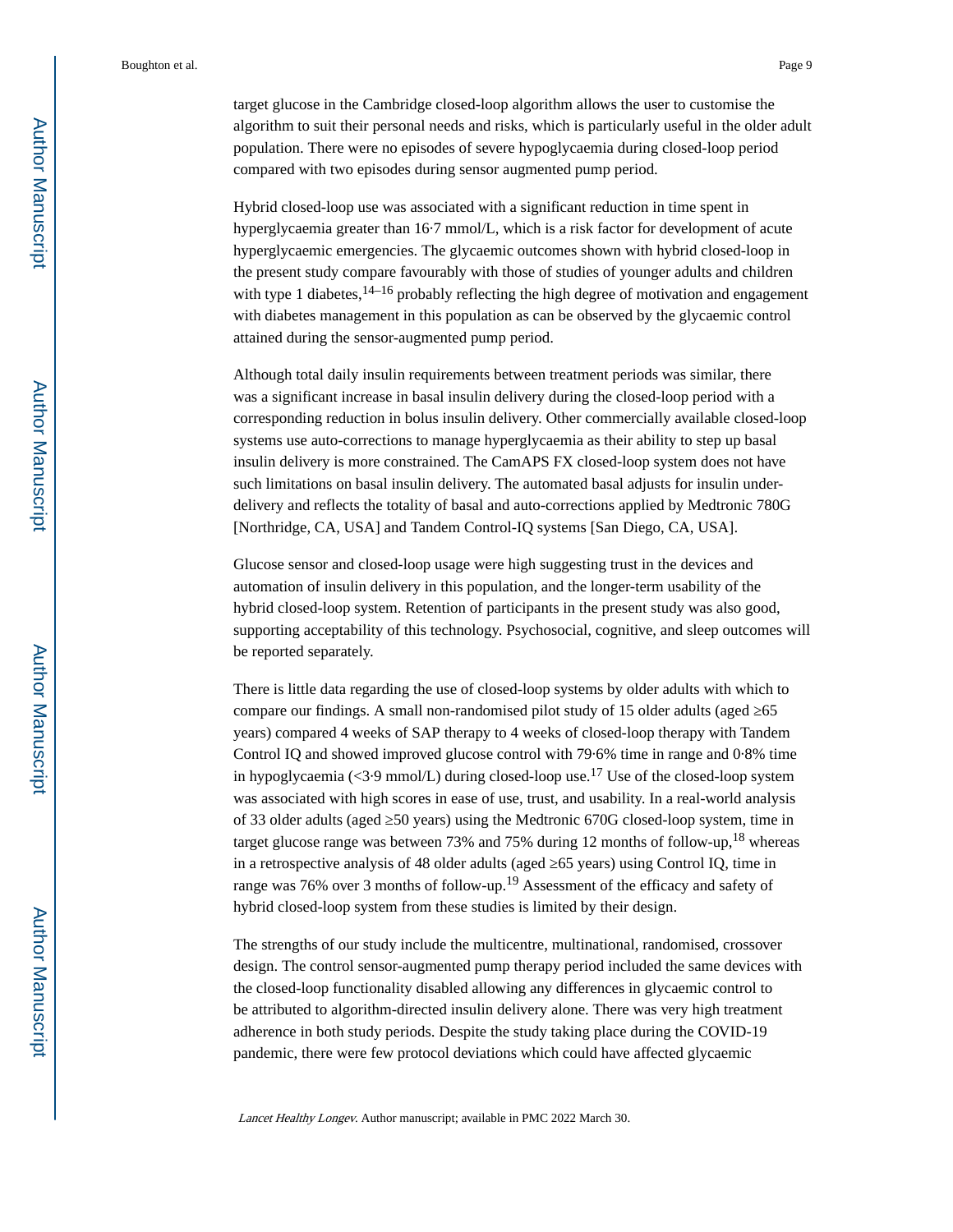outcomes. The study limitations include enrolling participants that might not be fully representative of the general population of older adults with type 1 diabetes owing to the requirement for insulin pump therapy and the low baseline  $HbA_{1c}$ , although this is in keeping with reported epidemiological data in this age-group.<sup>10</sup> There was little ethnic diversity in the study population which reflects study site demographics and registry demographics in this age group.<sup>10</sup> Although there were no issues with training or management of the technology by participants during the study, the study participants had a relatively high level of educational attainment (appendix p 10) and might have had a higher level of technological proficiency than an age-matched population which might limit generalisability of the results to the wider population of older adults with type 1 diabetes. However, our study cohort has a similar level of educational attainment to that reported of older adults in the type 1 diabetes exchange.<sup>10</sup>

The type 1 diabetes exchange data shows that older adults have lower  $HbA<sub>1c</sub>$  than younger adults, but greater burden of hypoglycaemia.<sup>10,20</sup> Real-world data from the US reports a similarly low prevalence of microvascular complications in older adults with similar  $HbA_{1c}$ to that of our study cohort (neuropathy  $12-16\%$ , nephropathy  $11-14\%$ ).<sup>20</sup> It is possible that those reaching older adulthood with a long duration of type 1 diabetes are characterised by a history of optimal glycaemic control and low burden of complications. These older adults have not succumbed to diabetes-related complications and are therefore over-represented in this age-group.

In conclusion, hybrid closed-loop insulin delivery by means of the CamAPS FX app applying the Cambridge algorithm was safe and led to clinically significant improvements in glycaemic control compared with sensor-augmented pump therapy in older adults with type 1 diabetes over 16 weeks. Closed-loop usage was high, suggesting high acceptability of this therapy in this age group.

## **Supplementary Material**

Refer to Web version on PubMed Central for supplementary material.

## **Acknowledgments**

This work was funded by the National Institute of Diabetes and Digestive and Kidney Diseases under the grant number 1DP3DK112176-01. Additiona lsuppor tfo rth eartificia lpancrea swork from National Institute for Health Research Cambridge Biomedical Research Centre, and JDRF. Dexcom supplied discounted continuous glucose monitoring devices. The views expressed are those of the author(s) and not necessarily those of the funders. We are grateful to study volunteers for their participation. Josephine Hayes (University of Cambridge) provided administrative support. We acknowledge support by the staff at the Addenbrooke's Wellcome Trust Clinical Research Facility. We are grateful for the expertise of the data safety and monitoring board.

**Funding** National Institute of Diabetes and Digestive and Kidney Diseases.

Declaration of interests

CKB has received consulting fees from CamDiab. SH serves as a member of Medtronic advisory board, is a director of Ask Diabetes providing training and research support in health-care settings, and reports having received training honoraria from Medtronic, Dexcom, and Sanofi. HT receives consulting fees and speaker honoraria from Eli Lilly, and reports having received research support from Dexcom. MEW reports patents related to closed-loop and being a consultant at CamDiab. KKH has received consulting fees from Cecelia Health, Insulet, and Havas Health. JKM is a member on the advisory board of Boehringer Ingelheim, Becton-Dickinson, Eli Lilly, Medtronic,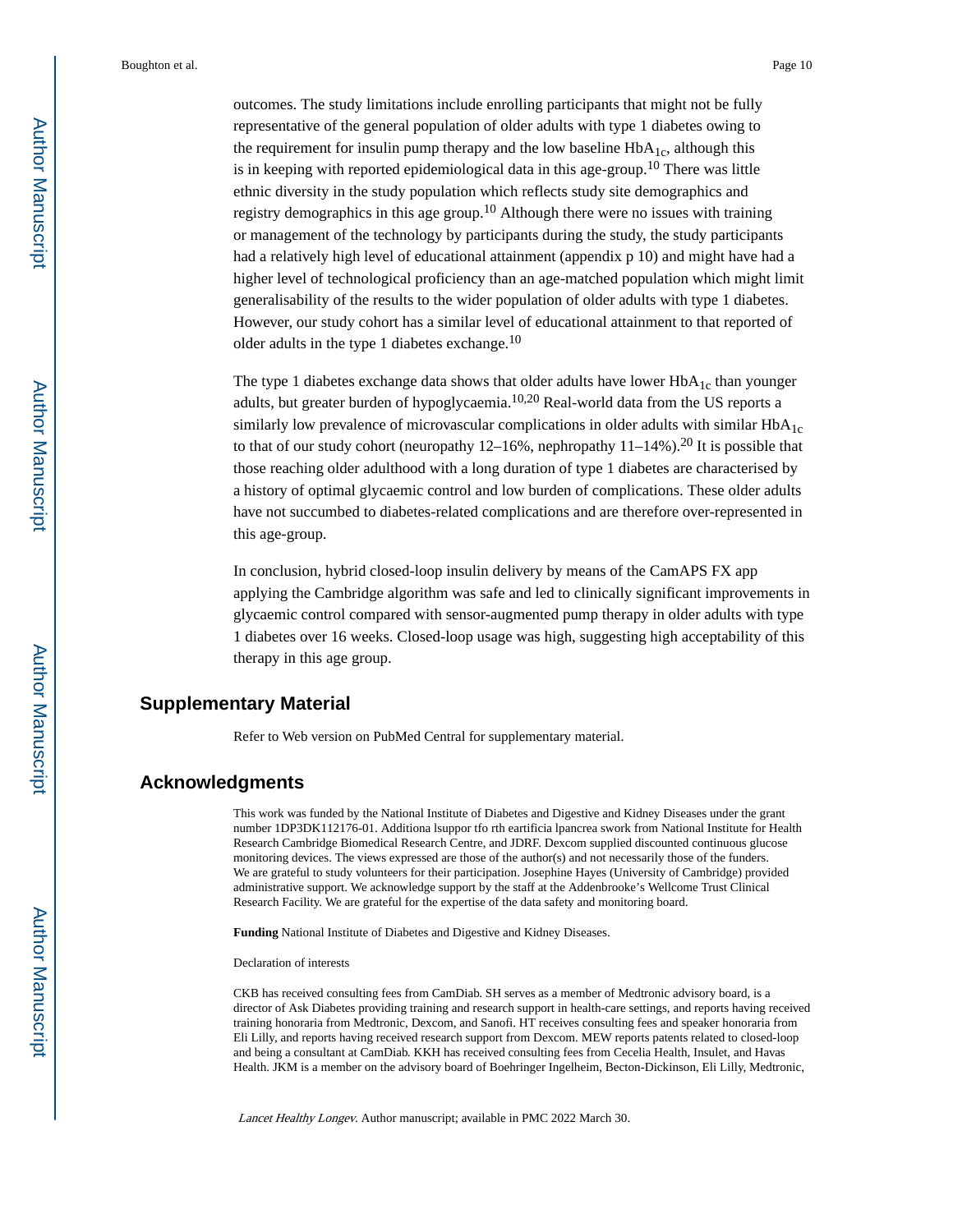Prediktor A/S, Roche Diabetes Care, and Sanofi-Aventis and received speaker honoraria from Abbott Diabetes Care, AstraZeneca, Becton-Dickinson, Dexcom, Eli Lilly, Mercke Sharp & Dohme, NovoNordisk, Roche Diabetes Care, Sanofi, and Servier. LL has received personal fees from Abbott Diabetes Care, Dexcom, Insulet, Medtronic, Novo Nordisk, and Sanofi. MLE is a clinical triallist with or has served on advisory boards or received speakers or writers fees from Medtronic, Dexcom, Abbott Diabetes Care, Roche, AstraZeneca, Novo Nordisk, Eli Lilly, Zucara, Pila Pharma, and Imcyse Pharma. RH reports receiving speaker honoraria from Eli Lilly, Dexcom, and Novo Nordisk; receiving license or consultancy fees from B Braun and Abbott Diabetes Care; patents related to closed-loop; and being director at CamDiab. WMM, KD, TP, and PN declare no competing financial interests exist.

## **References**

- 1. Miller RG, Secrest AM, Sharma RK, Songer TJ, Orchard TJ. Improvements in the life expectancy of type 1 diabetes: the Pittsburgh Epidemiology of Diabetes Complications study cohort. Diabetes 2012; 61: 2987–92. [PubMed: 22851572]
- 2. Olsen SE, Åsvold BO, Frier BM, Aune SE, Hansen LI, Bjørgaas MR. Hypoglycaemia symptoms and impaired awareness of hypoglycaemia in adults with Type 1 diabetes: the association with diabetes duration. Diabet Med 2014; 31: 1210–17. [PubMed: 24824356]
- 3. Pratley RE, Kanapka LG, Rickels MR, et al. Effect of continuous glucose monitoring on hypoglycemia in older adults with type 1 diabetes: a randomized clinical trial. JAMA 2020; 323: 2397–406. [PubMed: 32543682]
- 4. Ólafsdóttir AF, Svensson A-M, Pivodic A, et al. Excess risk of lower extremity amputations in people with type 1 diabetes compared with the general population: amputations and type 1 diabetes. BMJ Open Diabetes Res Care 2019; 7: e000602.
- 5. Livingstone SJ, Looker HC, Hothersal l EJ, et al. Risk of cardiovascular disease and total mortality in adults with type 1 diabetes: Scottish registry linkage study. PLoS Med 2012; 9: e1001321. [PubMed: 23055834]
- 6. UK Renal Registry. UK Renal registry 23rd annual report—data to Dec 31, 2019. Bristol, UK: UK Renal Registry, 2021.
- 7. Weinstock RS, Schütz-Fuhrmann I, Connor CG, et al. Type 1 diabetes in older adults: comparing treatments and chronic complications in the United States T1D Exchange and the German/Austrian DPV registries. Diabetes Res Clin Pract 2016; 122: 28–37. [PubMed: 27764721]
- 8. Battelino T, Danne T, Bergenstal RM, et al. Clinical targets for continuous glucose monitoring data interpretation: recommendations from the international consensus on time in range. Diabetes Care 2019; 42: 1593–603. [PubMed: 31177185]
- 9. Weinstock RS, Xing D, Maahs DM, et al. Severe hypoglycemia and diabetic ketoacidosis in adults with type 1 diabetes: results from the T1D Exchange clinic registry. J Clin Endocrinol Metab 2013; 98: 3411–19. [PubMed: 23760624]
- 10. Foster NC, Beck RW, Miller KM, et al. State of type 1 diabetes management and outcomes from the T1D exchange in 2016–2018. Diabetes Technol Ther 2019; 21: 66–72. [PubMed: 30657336]
- 11. Bekiari E, Kitsios K, Thabit H, et al. Artificial pancreas treatment for outpatients with type 1 diabetes: systematic review and metaanalysis. BMJ 2018; 361: k1310. [PubMed: 29669716]
- 12. Thabit H, Tauschmann M, Allen JM, et al. Home use of an artificial beta cell in type 1 diabetes. N Engl J Med 2015; 373: 2129–40. [PubMed: 26379095]
- 13. Benjamini Y, Hochberg Y. Controlling the false discovery rate: a practical and powerful approach to multiple testing. J R Stat Soc B 1995; 57: 289–300.
- 14. Brown SA, Kovatchev BP, Raghinaru D, et al. Six-month randomized, multicenter trial of closedloop control in type 1 diabetes. N Engl J Med 2019; 381: 1707–17. [PubMed: 31618560]
- 15. Tauschmann M, Allen JM, Wilinska ME, et al. Day-and-night hybrid closed-loop insulin delivery in adolescents with type 1 diabetes: a free-living, randomized clinical trial. Diabetes Care 2016; 39: 1168–74. [PubMed: 26740634]
- 16. Bergenstal RM, Nimri R, Beck RW, et al. A comparison of two hybrid closed-loop systems in adolescents and young adults with type 1 diabetes (FLAIR): a multicentre, randomised, crossover trial. Lancet 2021; 397: 208–19. [PubMed: 33453783]
- 17. Bisio A, Gonder-Frederick L, McFadden R, et al. The impact of a recently approved automated insulin delivery system on glycemic, sleep, and psychosocial outcomes in older adults with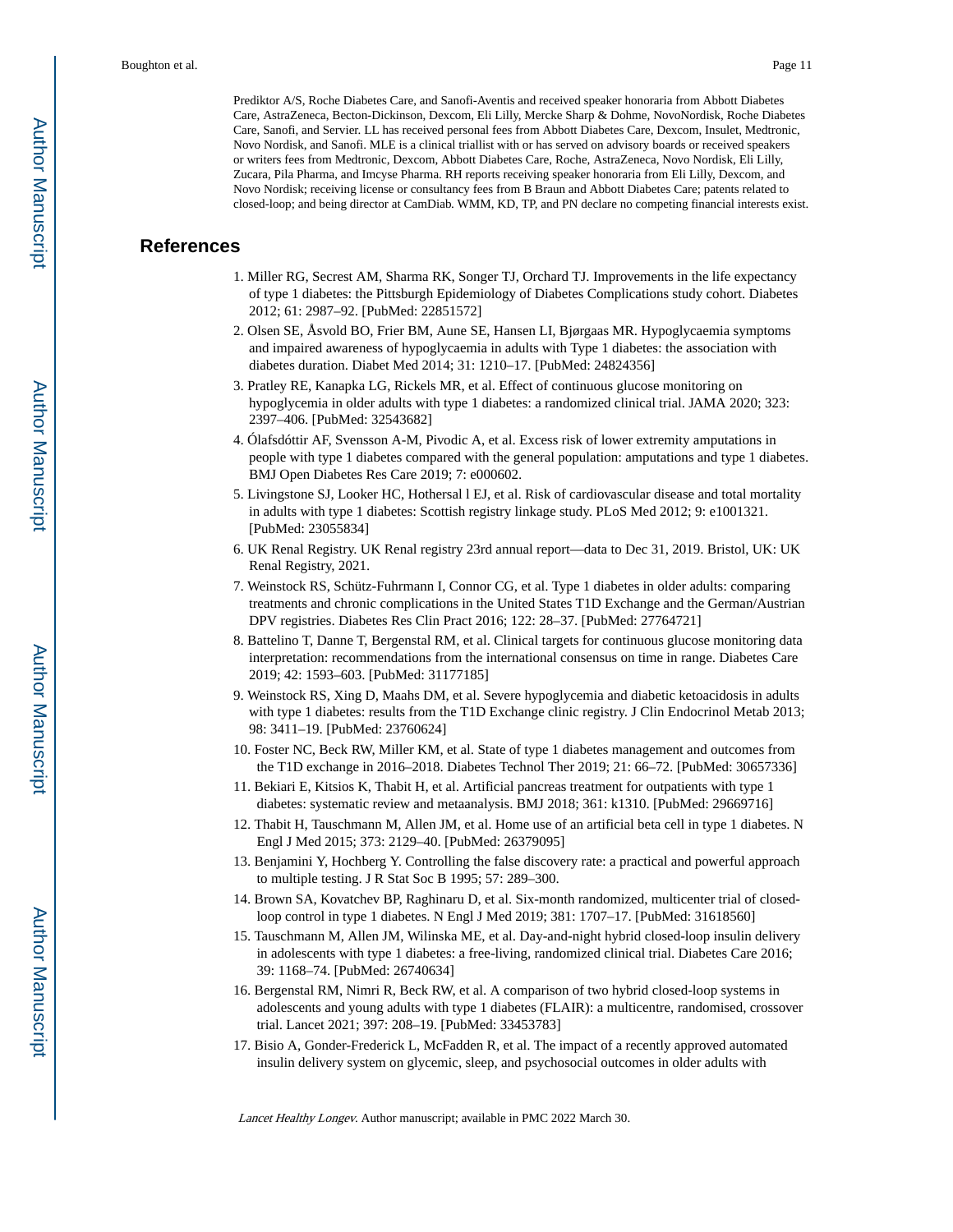type 1 diabetes: a pilot study. J Diabetes Sci Technol 2021; published online Jan 15, 2021. 10.1177/1932296820986879.

- 18. Berget C, Akturk HK, Messer LH, et al. Real-world performance of hybrid closed loop in youth, young adults, adults and older adults with type 1 diabetes: identifying a clinical target for hybrid closed-loop use. Diabetes Obes Metab 2021; 23: 2048–57. [PubMed: 34010499]
- 19. Toschi E, Atakov-Castillo A, Slyne C, Munshi M. Closed-loop insulin therapy in older adults with type 1 diabetes: real-world data. Diabetes Technol Ther 2021; 24: 140–42. [PubMed: 34609917]
- 20. Pettus JH, Zhou FL, Shepherd L, et al. Incidences of severe hypoglycemia and diabetic ketoacidosis and prevalence of microvascular complications stratified by age and glycemic control in U.S. adult patients with type 1 diabetes: a real-world study. Diabetes Care 2019; 42: 2220–27. [PubMed: 31548241]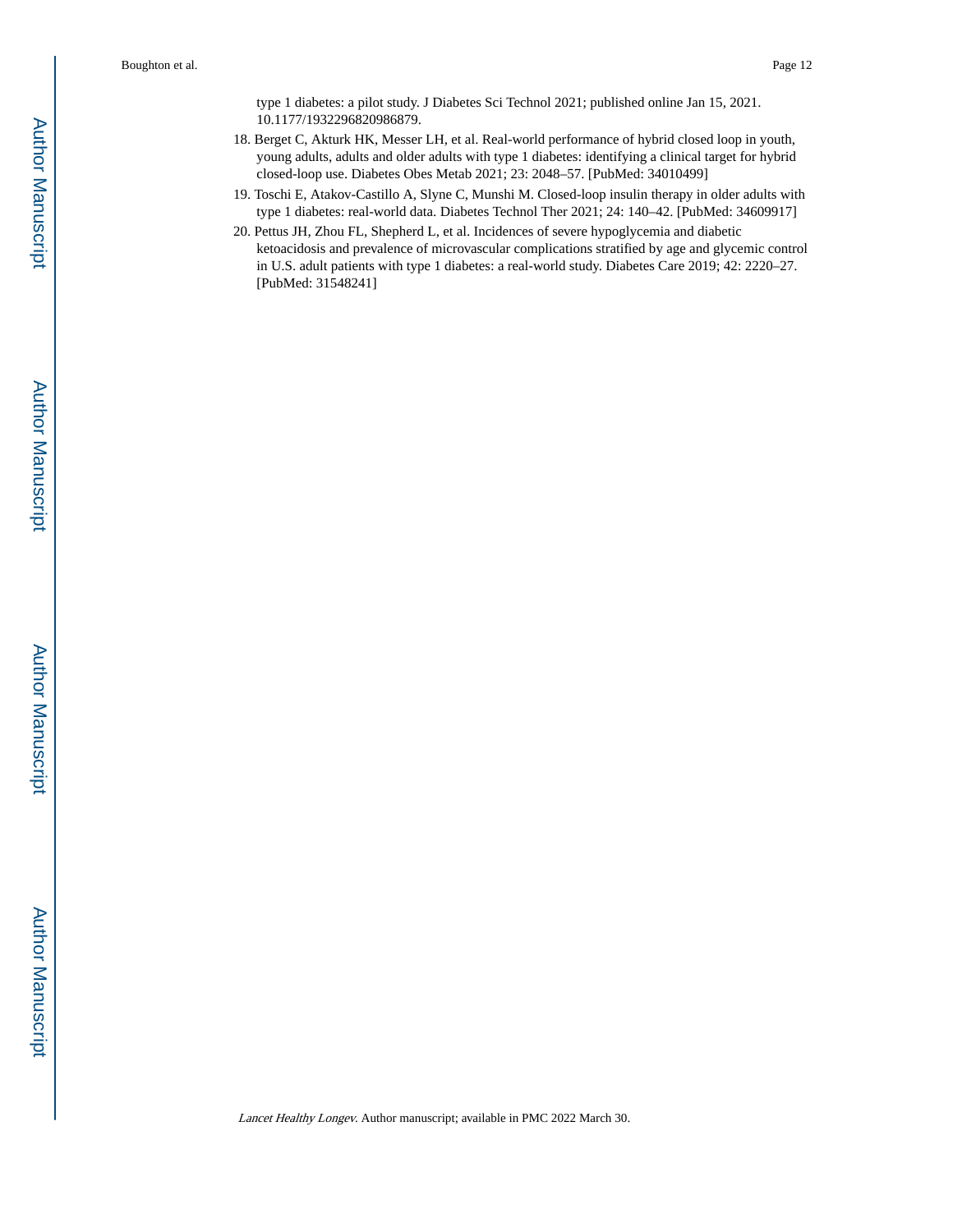#### **Research in context**

#### **Evidence before this study**

We searched PubMed for articles published from database inception up to Sep 30, 2021, with no language restrictions, using the terms ("artificial pancreas" OR "closed-loop") AND ("type 1 diabetes" OR "diabetes") AND ("older adults") AND ("randomised" OR "randomised controlled trial"), for reports of randomised controlled trials. We identified no randomised trials in this population.

A small non-randomised pilot study of 15 older adults (age 65 years) compared 4 weeks of closed-loop therapy with Control IQ to 4 weeks of sensor augmented pump therapy and reported 79·6% time in target glucose range and 0·8% of time spent in hypoglycaemia (<3·9 mmol/L) during closed-loop use. In a retrospective real-world analysis of 48 older adults (aged 65 years), which used the Control IQ closed-loop system, time in range was 76% during 3 months of follow-up. In a real-world analysis of 33 adults aged 50 years or older, which used the Medtronic 670G closed-loop system, time in target glucose range was between 73% and 75% during 12 months of follow-up. Assessment of the efficacy of the hybrid closed-loop system in this age-group from these non-randomised studies is limited by their design.

#### **Added value of this study**

To our knowledge, our study is the only multinational randomised study of hybrid closedloop use specifically in older adults. Baseline  $HbA_{1c}$  in our cohort was low at 7.4% (>57 mmol/mol), reflecting the high degree of motivation and engagement with diabetes management in this population. We showed that compared with sensor augmented pump therapy, hybrid closed-loop insulin delivery led to a clinically significant increase in time in range of 8.6 percentage points and a reduction in  $HbA_{1c}$  of 2.7 mmol/mol. Importantly, this was achieved without increasing the time in hypoglycaemia. Closed-loop usage in the present study was high, suggesting high acceptability of this therapy in this age group.

#### **Implications of all the available evidence**

The use of the Cambridge hybrid closed-loop algorithm is safe and leads to clinically significant improvements in glycaemic control in older adults with type 1 diabetes compared with sensor augmented pump therapy. Our study shows that it is possible to achieve excellent glycaemic control by means of a hybrid closed-loop system without increasing the risk of hypoglycaemia above that of sensor augmented pump therapy in older adults. Results from this study support the adoption of closed-loop therapy in older adults with type 1 diabetes in clinical practice.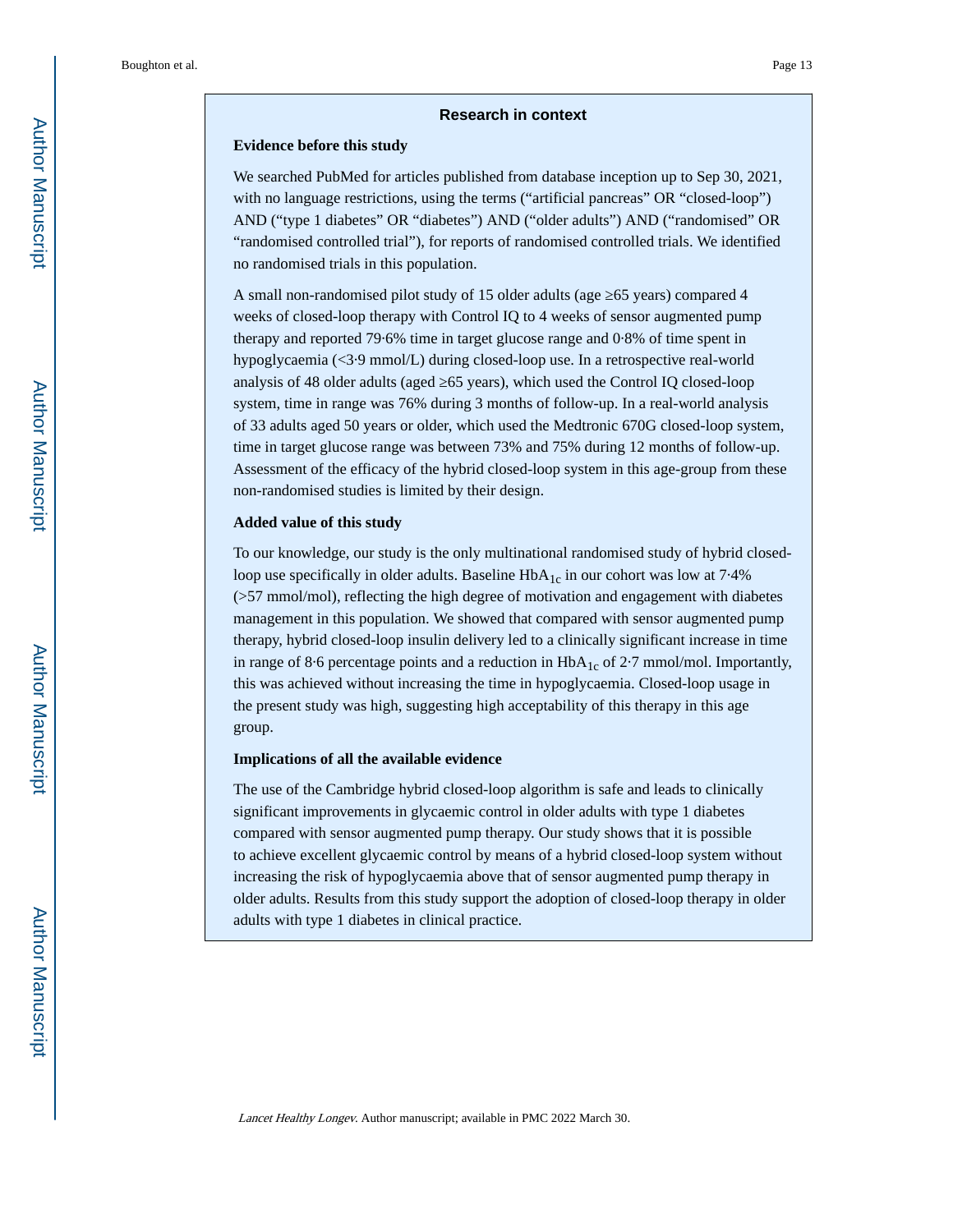

#### **Figure: Sensor glucose concentrations**

Median sensor glucose concentrations and IQRs during closed-loop insulin delivery (solid red line and red shaded area, n=36) and sensor-augmented pump therapy (dashed dark blue line and blue shaded area, n=37). Dashed horizontal lines indicate the target glucose range between 3·9 and 10 mmol/L.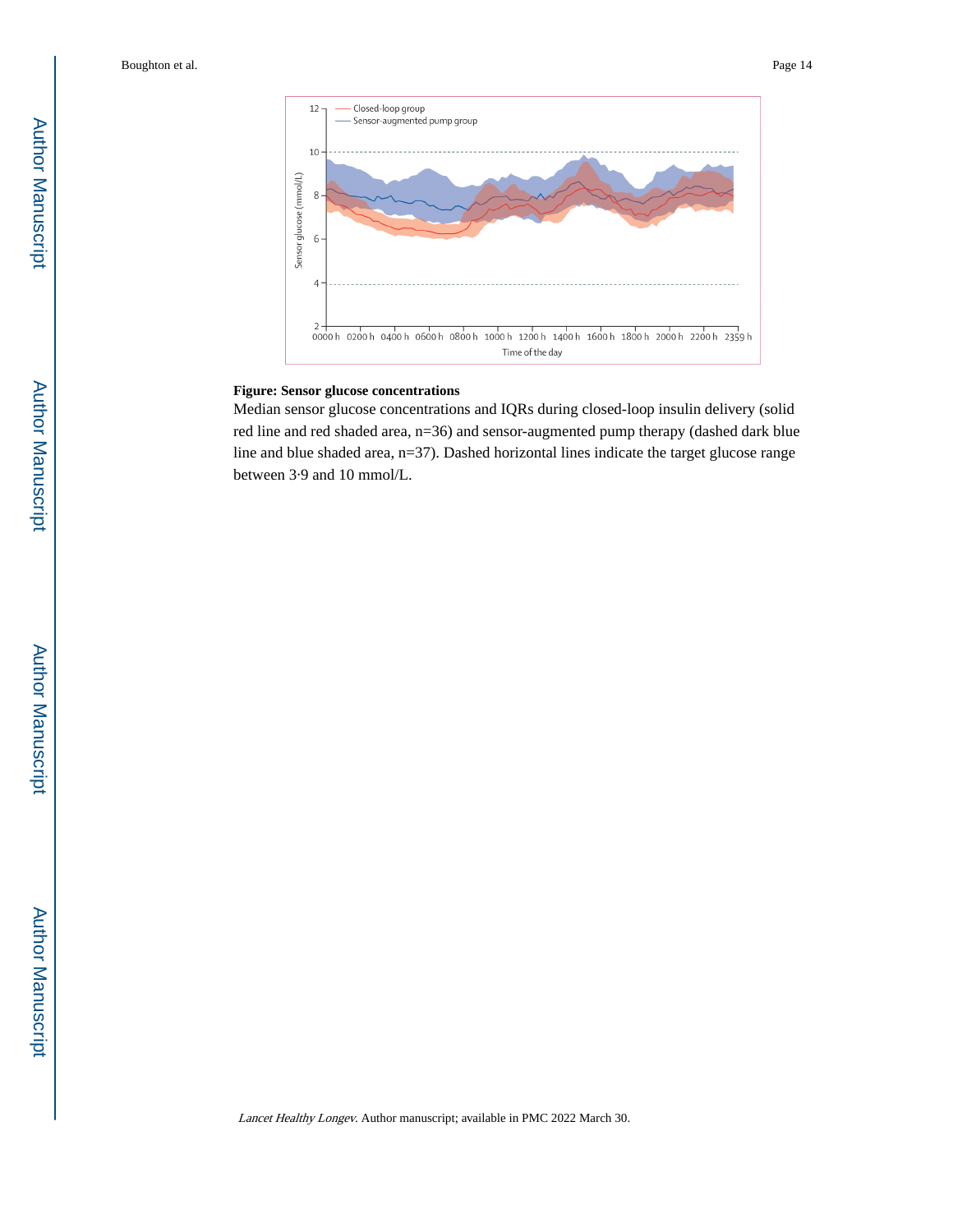#### **Table 1:**

#### Baseline characteristics

|                                            | Overall $(n=37)$          | Closed-loop first group $(n=20)$ | Sensor-augmented pump therapy first<br>$group(n=17)$ |
|--------------------------------------------|---------------------------|----------------------------------|------------------------------------------------------|
| Age, years                                 | $68(63 - 70)$             | $68(63 - 70)$                    | $67(62-70)$                                          |
| Sex                                        |                           |                                  |                                                      |
| Female                                     | 16 (43%)                  | $8(40\%)$                        | 8 (47%)                                              |
| Male                                       | 21 (57%)                  | 12(60%)                          | 9(53%)                                               |
| Ethnic                                     |                           |                                  |                                                      |
| White                                      | 36 (97%)                  | 20 (100%)                        | 16(94%)                                              |
| Black African, Caribbean                   | 1(3%)                     | $\boldsymbol{0}$                 | 1(6%)                                                |
| Body-mass index, $kg/m2$                   | $27.4(25.2 - 30.0)$       | $28.2(25.4 - 31.7)$              | $27.4(24.9 - 38.5)$                                  |
| Duration of diabetes, years                | $38(32 - 47)$             | $38(32-48)$                      | $38(32-48)$                                          |
| Duration of pump therapy, years            | $10(7-15)$                | $11(8-16)$                       | $9(5-14)$                                            |
| Presence of diabetes related complications |                           |                                  |                                                      |
| Macrovascular disease                      | $4(11\%)$                 | $2(10\%)$                        | 2(12%)                                               |
| Nephropathy                                | $4(11\%)$                 | $2(10\%)$                        | 2(12%)                                               |
| Retinopathy                                | 9(24%)                    | 5(25%)                           | 4(24%)                                               |
| Neuropathy                                 | 10(27%)                   | 5(25%)                           | 5(29%)                                               |
| Foot disease                               | $4(11\%)$                 | 3(15%)                           | 1(6%)                                                |
| Charlson comorbidity index                 | 4(1)                      | 4(2)                             | 4(1)                                                 |
| Continuous glucose monitor user            | 25 (68%)                  | 13 (65%)                         | 12 (71%)                                             |
| $HbA_{1c}$ mmol/mol                        | 57(10)                    | 58 (10)                          | 57(9)                                                |
| $HbA_{1c}$ %                               | $7.4\%$ $(0.9\%)$         | $7.5\%$ $(1.0\%)$                | $7.4\%$ $(0.9\%)$                                    |
| Percentage of time with glucose            |                           |                                  |                                                      |
| $3.9 - 10.0$ mmol/L                        | $70 \cdot 0 (13 \cdot 8)$ | 69.6(14.1)                       | 70.3(13.7)                                           |
| $>10.0$ mmol/L                             | $25.5(15.2 - 41.0)$       | $25.5(15.1-41.9)$                | $25.5(15.9 - 39.8)$                                  |
| $>16.7$ mmol/L                             | $0.6(0.0-1.8)$            | $0.7(0.2-1.9)$                   | $0.6(0.0-2.0)$                                       |
| $<$ 3.9 mmol/L                             | $1.8(0.8-3.2)$            | $1.6(0.4 - 2.7)$                 | $1.8(1.1-4.2)$                                       |
| $<$ 3.0 mmol/L                             | $0.1(0.0-0.4)$            | $0.1(0.0-0.4)$                   | $0.1(0.0-0.4)$                                       |
| Mean glucose, mmol/L                       | 8.5(1.2)                  | 8.6(1.3)                         | 8.5(1.2)                                             |
| Glucose, mmol/L                            | 2.8(0.5)                  | 2.8(0.6)                         | 2.8(0.5)                                             |
| Total daily insulin, units per day         | $45.1(36.8 - 57.2)$       | $45.8(38.3 - 51.1)$              | $40.0(35.4 - 62.4)$                                  |
| Total daily basal insulin, units per day   | $21.8(16.0 - 27.4)$       | $22.0(17.1 - 27.0)$              | $21.8(14.2 - 28.2)$                                  |
| Total daily bolus insulin, units per day)  | $23.2(18.7-32.3)$         | $24.0(19.3-32.3)$                | $23.2(16.5 - 32.0)$                                  |
| TDD (units per kg/day)                     | $0.5(0.5-0.6)$            | $0.5(0.4-0.6)$                   | $0.6(0.5-0.7)$                                       |

Data are n (%), mean (SD), or median (IQR) unless otherwise indicated. Glucose data are based on sensor glucose measurements,  $HbA_1c=glycated$ haemoglobin.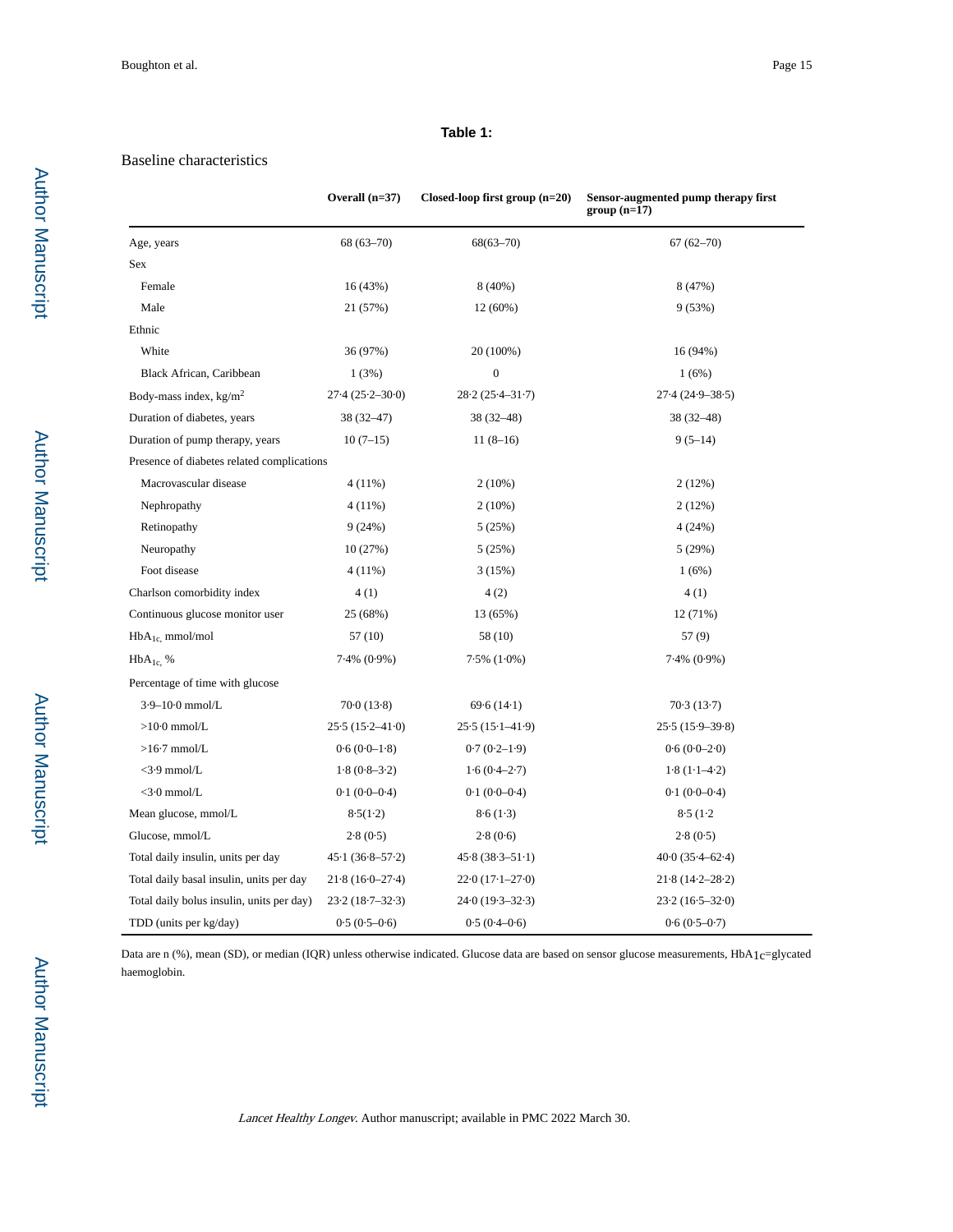#### **Table 2:**

Glucose control, insulin delivery, and usage endpoints in the intention-to-treat analysis population

|                                                            | Closed-loop group<br>$(n=36)$   | <b>Sensor-augmented pump</b><br>therapy group $(n=37)$ | Treatment difference (95%<br>CD | $\mathbf{p}$ value $^*$ |
|------------------------------------------------------------|---------------------------------|--------------------------------------------------------|---------------------------------|-------------------------|
| Primary endpoint $\vec{r}$                                 |                                 |                                                        |                                 |                         |
| Time with glucose 3.9 to 10.0<br>mmol/L, %                 | 79.9% (7.9)                     | $71.4\%$ (13.2)                                        | $8.6(6.3 \text{ to } 11.0)$     | < 0.0001                |
| Key secondary endpoints $\vec{r}$                          |                                 |                                                        |                                 |                         |
| Time with glucose $>10.0$ mmol/L,<br>$\%$                  | 16.7% (11.4 to 23.9)            | $21.4\%$ (16.9 to 36.5)                                | $-8.5\%$ ( $-10.9$ to $-6.1$ )  | < 0.0001                |
| Mean glucose, mmol/L                                       | 7.8(0.7)                        | 8.5(1.1)                                               | $-0.7$ ( $-0.9$ to $-0.5$ )     | < 0.0001                |
| $HbA_{1c}$ , mmol/mol                                      | 49.3(7.9)                       | 52.1(9.2)                                              | $-2.7$ ( $-4.2$ to $-1.2$ )     | 0.0008                  |
| $HbA_{1c}$ %                                               | $6.7\%$ $(0.7\%)$               | $6.9\%$ $(0.9\%)$                                      | $-0.2\%$ ( $-0.4$ to $-0.1$ )   | 0.0008                  |
| Time with glucose $\langle 3.9 \text{ mmol/L}, \, \rangle$ | $1.7(1.3 \text{ to } 2.4)$      | $1.7(0.9 \text{ to } 2.7)$                             | $-0.1$ ( $-0.3$ to $0.2$ )      | 0.54                    |
| Other secondary endpoints $\ddot{\mathcal{I}}$             |                                 |                                                        |                                 |                         |
| Time with glucose                                          |                                 |                                                        |                                 |                         |
| $<$ 3.5 mmol/L, %                                          | $0.7\%$ $(0.5 \text{ to } 1.1)$ | $0.7\%$ (0.4 to 1.2)                                   | $0.0\%$ (-0.2 to 0.1)           | 0.69                    |
| $<$ 3.0 mmol/L, %                                          | $0.2\%$ (0.1 to 0.3)            | $0.2\%$ (0.1 to 0.3)                                   | $0.0\%$ (-0.1 to 0.1)           | 0.69                    |
| $>16.7$ mmol/L, %                                          | $0.5\%$ $(0.2 \text{ to } 0.8)$ | $0.8\%$ $(0.2 \text{ to } 2.8)$                        | $-0.7\%$ ( $-1.0$ to $-0.3$ )   | < 0.0001                |
| Glucose, mmol/L                                            | 2.6(0.5)                        | 2.8(0.6)                                               | $-0.2$ ( $-0.3$ to $-0.1$ )     | < 0.0001                |
| Glucose coefficient of variation, %                        | 32.5(4.2)                       | 32.7(4.5)                                              | $-0.3$ ( $-1.2$ to 0.6)         | 0.49                    |
| Total daily insulin, units per day                         | 46.3 (36.9 to 53.5)             | 42.9 (36.6 to 53.0)                                    | $1.2$ (-0.6 to 3.0)             | 0.20                    |
| Total daily basal insulin, units per day                   | 27.7 (18.9 to 32.0)             | $21.5(15.9 \text{ to } 27.0)$                          | $4.7(3.2 \text{ to } 6.1)$      | < 0.0001                |
| Total daily bolus insulin, units per day                   | $20.2$ (13.5 to $26.1$ )        | 23.4 (17.0 to 29.6)                                    | $-3.5$ ( $-4.9$ to $-2.0$ )     | < 0.0001                |
| Total daily dose, units per kg/day                         | $0.5(0.5 \text{ to } 0.6)$      | $0.5(0.4 \text{ to } 0.6)$                             | 0.0(0.0 to 0.0)                 | 0.35                    |
| Time using continuous glucose<br>monitoring, %             | 99.7 (99.3-99.9)                | 99.4 (98.8-99.9)                                       | $0.45(0.06 - 0.85)$             | 0.026                   |
| Time using closed-loop, %                                  | $96.7\%$ $(95.1 - 98.0)$        | $\ddotsc$                                              |                                 | $\ddotsc$               |

Data are mean (SD) or median (IQR). Endpoints calculated from all randomised subjects with at least 168 h of CGM data in at least one period. Glucose data are based on sensor glucose measurements. Treatment difference is calculated as closed loop minus sensor augmented pump therapy. One participant randomised to initial use of sensor-augmented pump therapy did not cross over to closed-loop insulin delivery.

\* Based on a linear mixed model adjusting for period as a fixed effect and site as a random effect.

 $\dot{\tau}$  Tested in hierarchy as listed to control the type 1 error using the fixed-sequence method.

 $\vec{A}$ Adjusted for multiple comparisons using Benjamini-Hochberg procedure to control false discovery rate. HbA<sub>1c</sub>=glycated haemoglobin

Author Manuscript

Author Manuscript